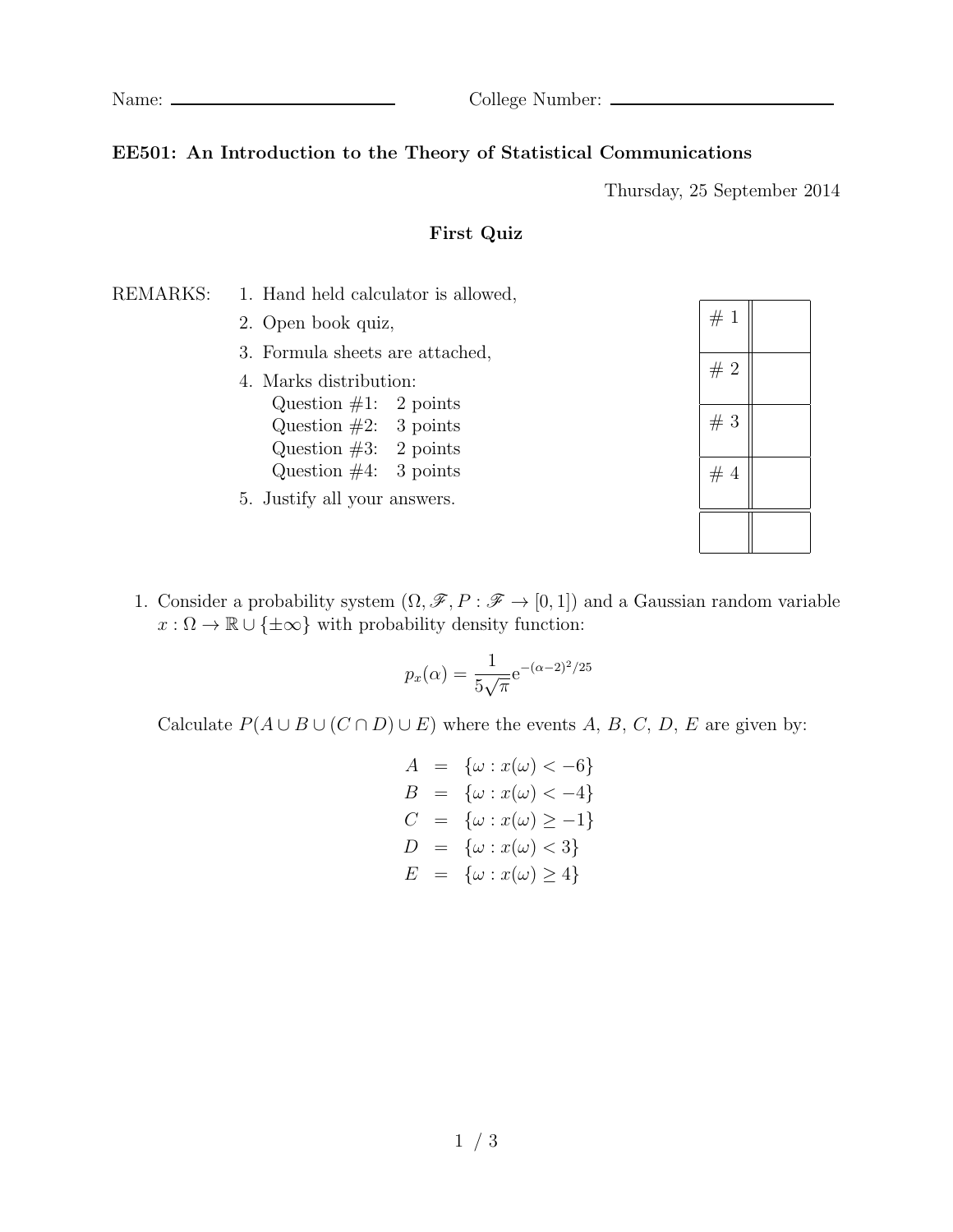Name: College Number:

2. A symbol from the three-symbol alphabet  $\{m_0, m_1, m_2\}$  is transmitted over a noisy discrete communication channel and a symbol from the two-symbol alphabet *{r*1*, r*2*}* is received. The transition probabilities of the channel are specified by the diagram of figure 1. A source is available that uses  $m_0$ ,  $m_1$ , and  $m_2$  with the following probabilities:

$$
P(m_0) = 1/3,
$$
  
\n
$$
P(m_1) = 1/3,
$$
  
\n
$$
P(m_2) = 1/3.
$$

What is the best receiver decision rule (assignment of  $r_1$ ,  $r_2$  to  $m_0$ ,  $m_1$ ,  $m_2$ ) and what is the resulting probability of error?



Figure 1:

3. Calculate the probability distribution function  $F_x(\alpha)$  of a random variable *x* with probability density function:

$$
p_x(\alpha) = \begin{cases} \frac{9-\alpha^2}{36} & ; & -3 \le \alpha < 3 \\ 0 & ; & \text{elsewhere} \end{cases}
$$

sketched in figure 2.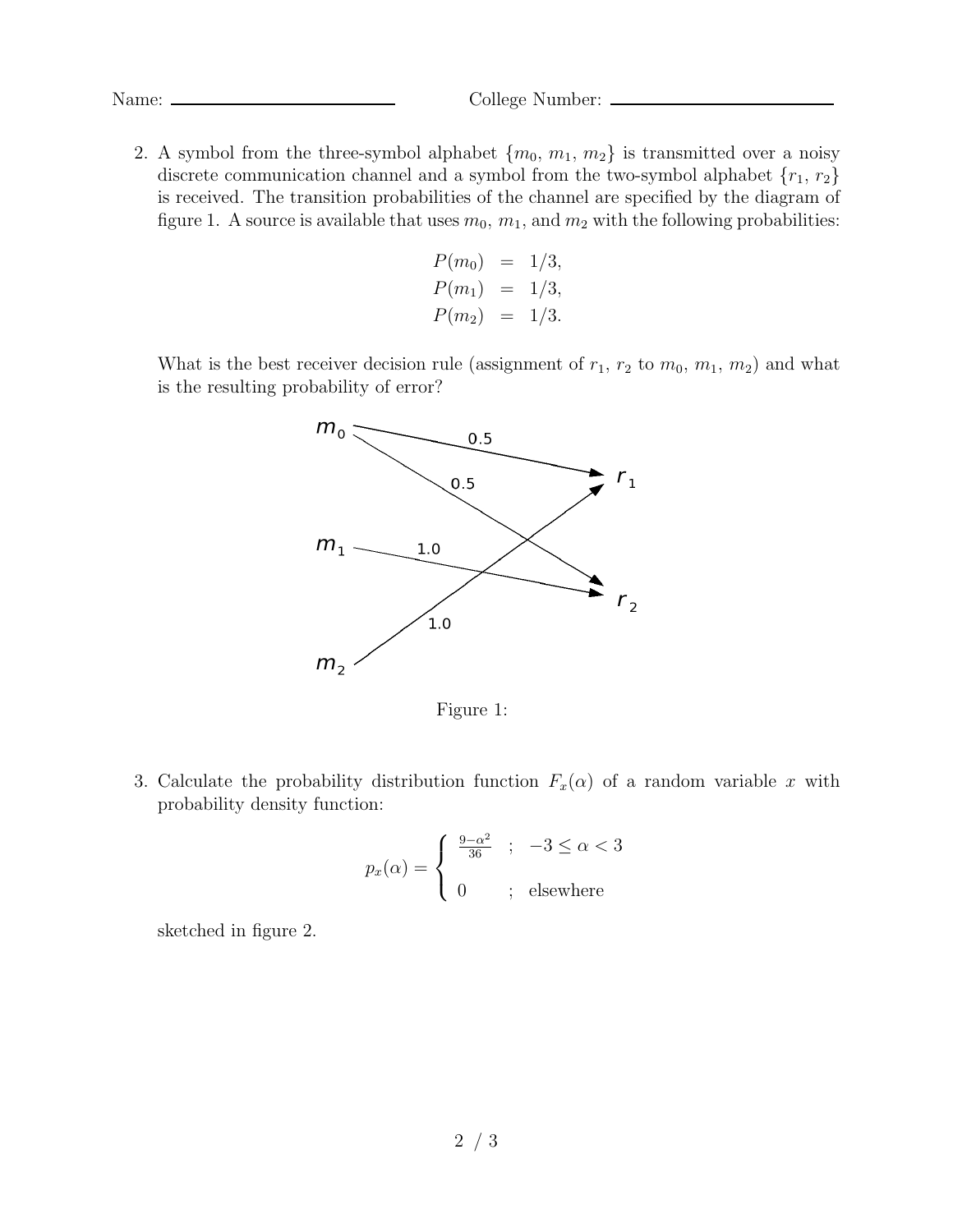



Figure 2:

4. Let *y* denote a random variable defined by the transformation

$$
y = \sqrt{-2\ln(x)},
$$

where  $x$  is a random variable uniformly distributed between  $0$  and  $1$ . Calculate the probability density function  $p_y(\beta)$  of *y* and confirm that *y* is a Rayleigh distributed random variable.

### **The following may (or may not) be useful:**

$$
\frac{d\sqrt{-2\ln(u)}}{du} = \frac{-1}{u\sqrt{-2\ln(u)}}
$$

$$
\frac{d e^u}{du} = e^u
$$

$$
\frac{d e^{-u^2/2}}{du} = -u e^{-u^2/2}
$$

END

3 / 3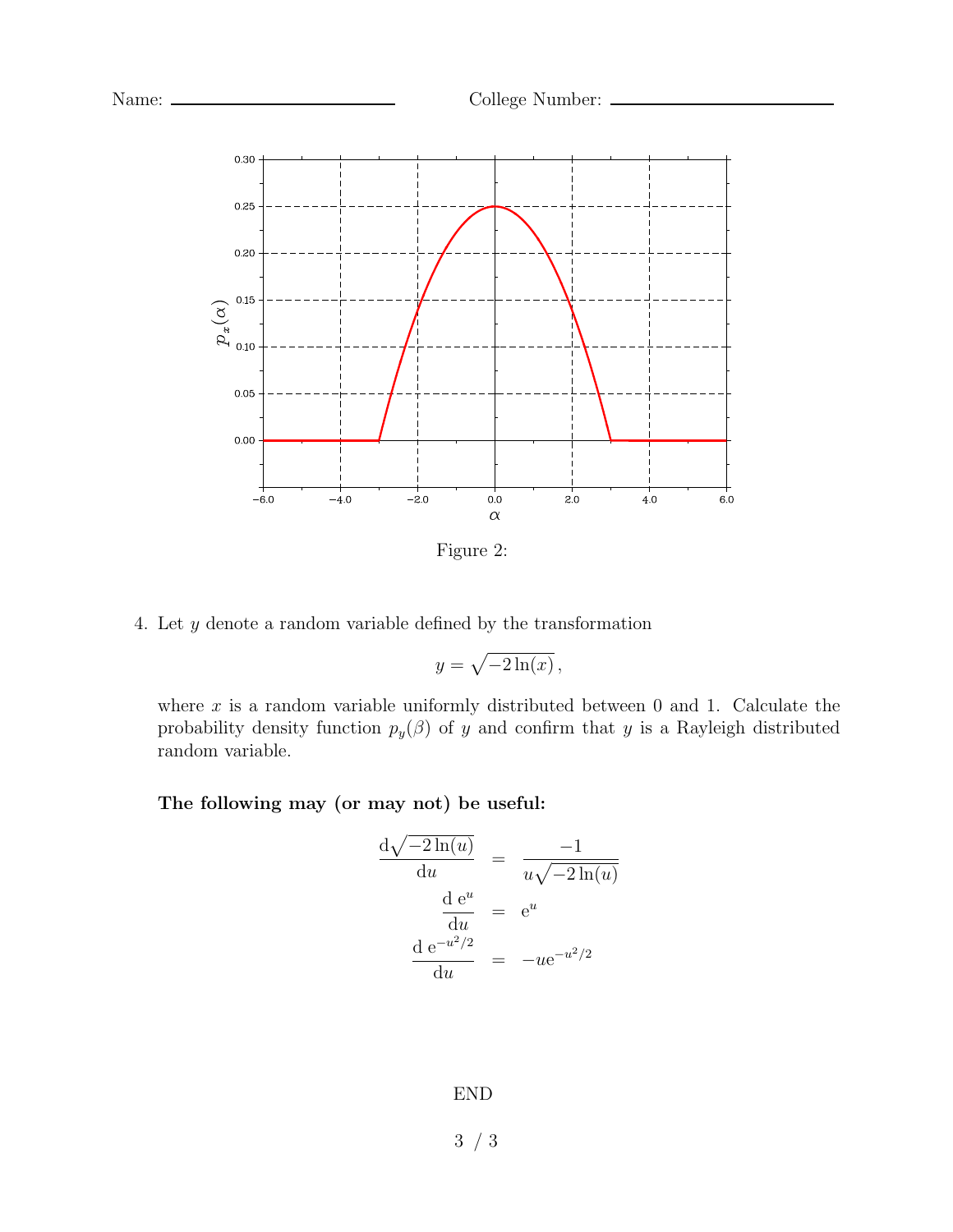### Formula Sheets

$$
\cos \theta = \sin(\theta + 90^{\circ})
$$
\n
$$
2 \cos u \cos v = \cos(u - v) + \cos(u + v)
$$
\n
$$
2 \sin u \sin v = \cos(u - v) - \cos(u + v)
$$
\n
$$
2 \sin u \cos v = \sin(u - v) + \sin(u + v)
$$
\n
$$
2 \sin \theta \cos \theta = \sin(2\theta)
$$
\n
$$
2 \cos^2 \theta = 1 + \cos(2\theta)
$$
\n
$$
2 \cos^2 \theta = 1 + \cos(2\theta)
$$
\n
$$
2 \cos^2 \theta = 1 + \cos(2\theta)
$$
\n
$$
2 \cos^2 \theta = 1 + \cos(2\theta)
$$
\n
$$
2 \cos^2 \theta = 1 + \cos(2\theta)
$$
\n
$$
2 \cos^2 \theta = 1 + \cos(2\theta)
$$
\n
$$
2 \cos^2 \theta = 1 + \cos(2\theta)
$$
\n
$$
2 \cos^2 \theta = 1 + \cos(2\theta)
$$
\n
$$
2 \cos^2 \theta = 1 + \cos(2\theta)
$$
\n
$$
2 \cos^2 \theta = 1 + \cos(2\theta)
$$
\n
$$
2 \cos^2 \theta = 1 + \cos(2\theta)
$$
\n
$$
2 \cos^2 \theta = 1 + \cos(2\theta)
$$
\n
$$
2 \cos^2 \theta = 1 + \cos(2\theta)
$$
\n
$$
2 \cos^2 \theta = 1 + \cos(2\theta)
$$
\n
$$
2 \cos^2 \theta = \sin(\theta - \theta) + \sin(\theta - \theta)
$$
\n
$$
2 \cos^2 \theta = \sin(\theta - \theta) + \sin(\theta - \theta)
$$
\n
$$
2 \cos^2 \theta = \sin(\theta - \theta) + \sin(\theta - \theta)
$$
\n
$$
2 \cos^2 \theta = 1 + \cos(2\theta)
$$
\n
$$
2 \cos^2 \theta = 1 + \cos(2\theta)
$$
\n
$$
2 \cos^2 \theta = \sin(\theta - \theta) + \sin(\theta - \theta)
$$
\n
$$
2 \cos^2 \theta = \sin(\theta - \theta) + \sin(\theta - \theta)
$$
\n
$$
2 \cos^2 \theta = \sin(\theta - \theta
$$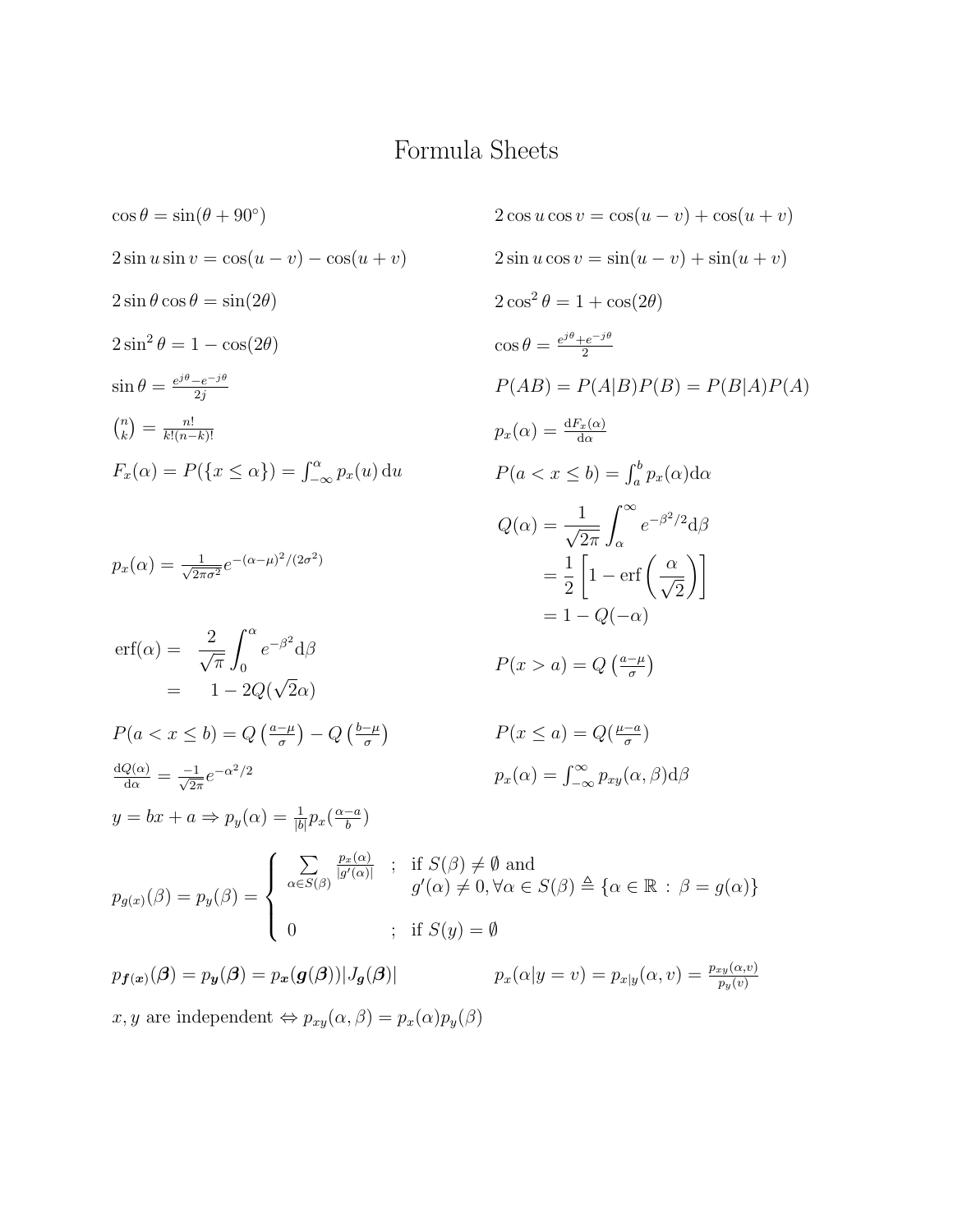# Formula Sheets (continued)

### **Fourier Transform Properties**

| Operation                    | g(t)                                         | G(f)                                             |
|------------------------------|----------------------------------------------|--------------------------------------------------|
| Addition                     | $g_1(t) + g_2(t)$                            | $G_1(f) + G_2(f)$                                |
| Multiplication by a constant | ag(t)                                        | aG(f)                                            |
| Symmetry                     | G(t)                                         | $g(-f)$                                          |
| Scaling                      | g(at)                                        | $\frac{1}{ a }G(\frac{f}{a})$                    |
| Time shifting                | $g(t-t_0)$                                   | $e^{-j2\pi ft_0} G(f)$                           |
| Frequency Shifting           | $e^{j2\pi f_0t}g(t)$                         | $G(f - f_0)$                                     |
| Modulation                   | $2g(t)\cos(2\pi f_c t)$                      | $G(f - f_c) + G(f + f_c)$                        |
| Time Differentiation         | $rac{d^k g(t)}{dt^k}$                        | $(j2\pi f)^{k}G(f)$                              |
| Frequency Differentiation    | $(-j2\pi t)^n g(t)$                          | $\frac{d^n G(f)}{d f^n}$                         |
| Complex Conjugate            | $q^*(t)$                                     | $G^*(-f)$                                        |
| Time Domain Convolution      | $g_1(t) * g_2(t)$                            | $G_1(f)G_2(f)$                                   |
| Time Domain Multiplication   | $g_1(t)g_2(t)$                               | $G_1(f) * G_2(f)$                                |
| Parseval Theorem             | $\int_{-\infty}^{\infty} g_1(t) g_2^*(t) dt$ | $\int_{-\infty}^{\infty} G_1(f)G_2^*(f)df$       |
| Time Domain Integration      | $\int_{-\infty}^{t} g(x) dx$                 | $\frac{G(f)}{i2\pi f} + \frac{G(0)}{2}\delta(f)$ |